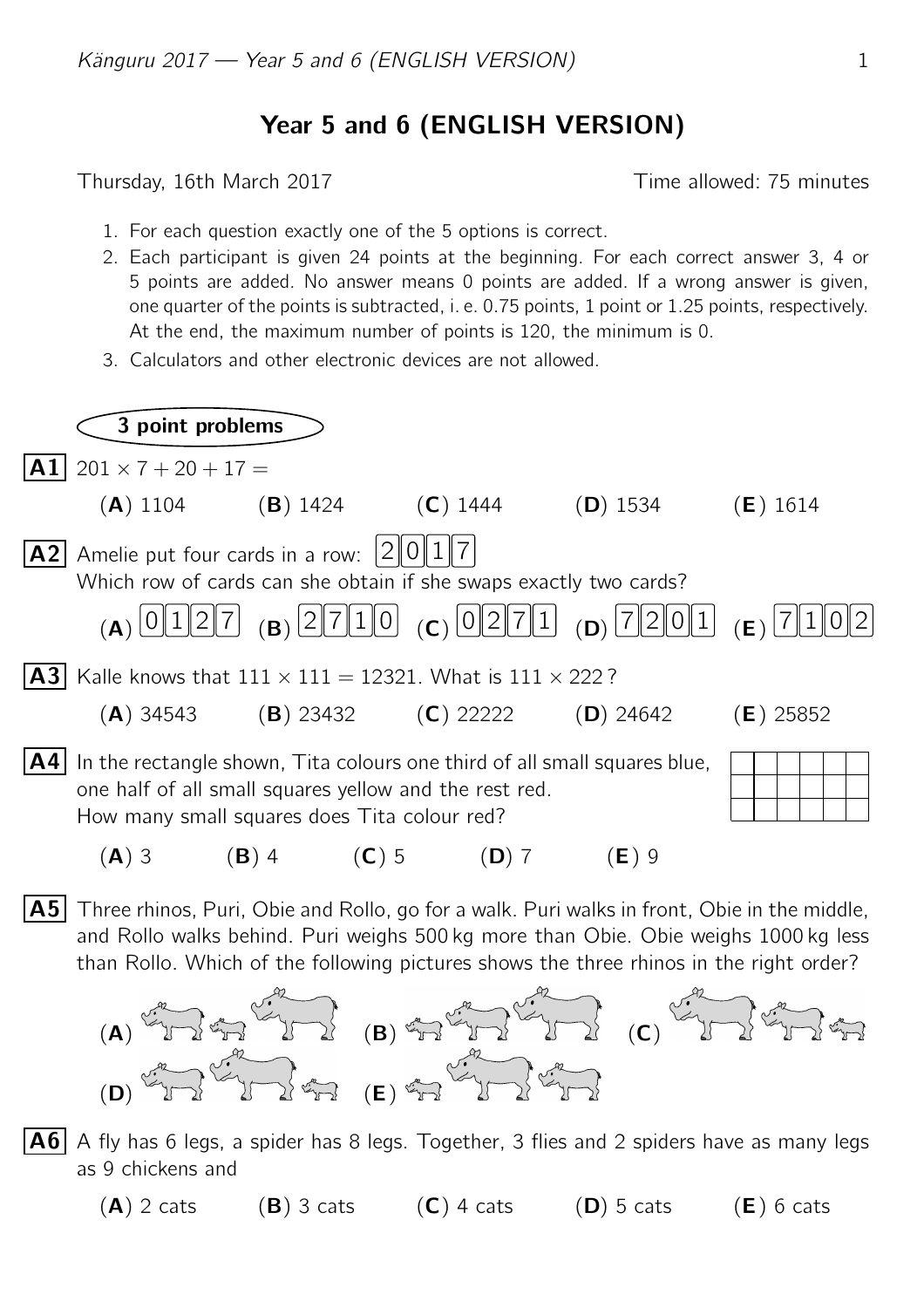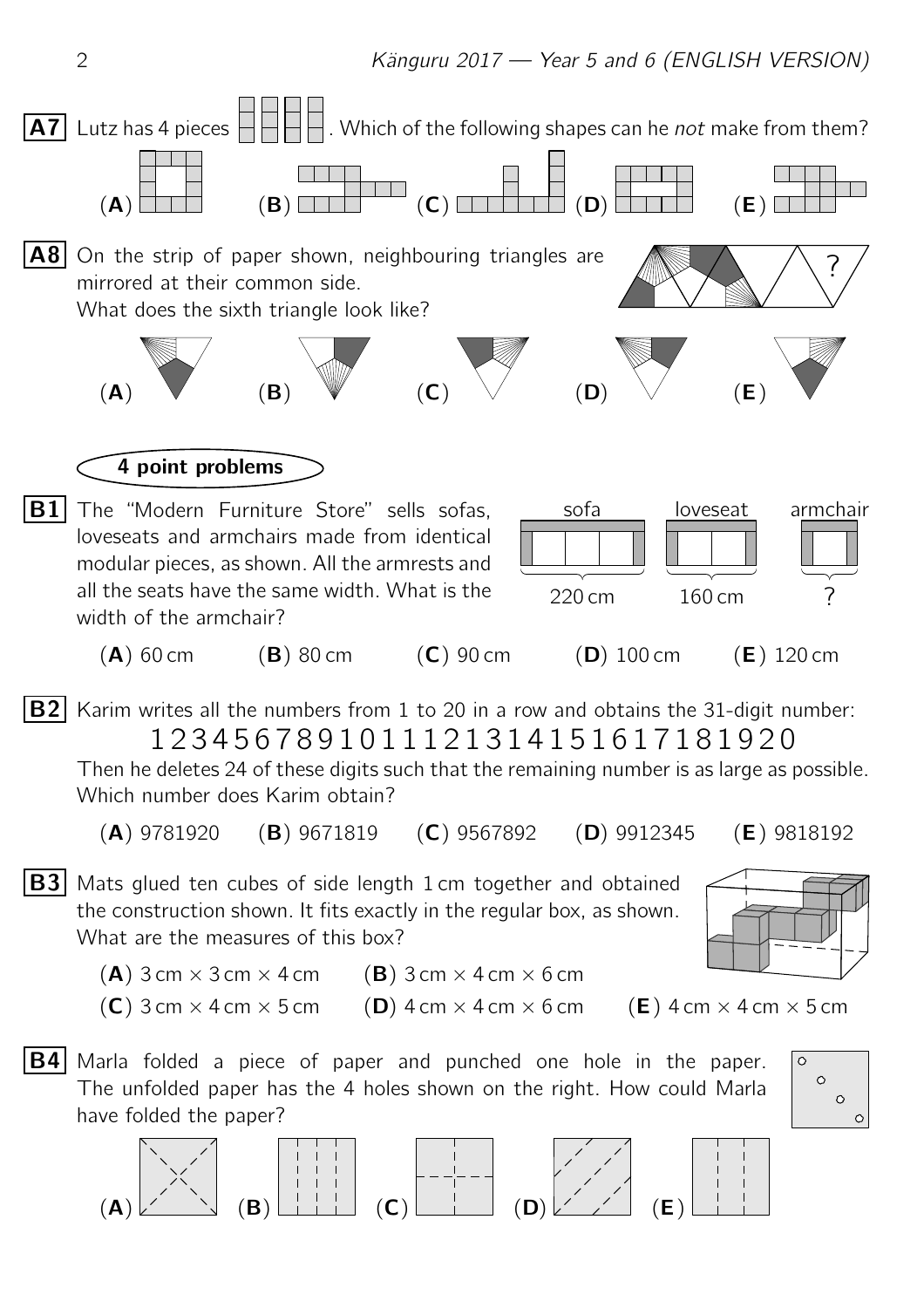**B5** Peter went hiking in the mountains for 5 days. He started on Monday, and his last trip was on Friday. Each day he walked 2 km more than the day before. In total, he walked 70 km. What distance did Peter walk on Thursday?

(A) 12 km (B) 13 km (C) 14 km (D) 15 km (E) 16 km

**B6** For a board game Doro has a special die which has a number on each face. The sums of the numbers on opposite faces are all equal. Five of the numbers are 5, 6, 9, 11 and 14. Which number is on the sixth face?

(A) 7 (B) 8 (C) 12 (D) 13 (E) 15

4 cm **B7** In the diagram, the upper left corner of the large square is the midpoint of the small square. The intersecting sides of the two squares are perpendicular. What is the total area of the grey figure?

 $(A)$  37 cm<sup>2</sup> (B)  $38 \text{ cm}^2$  (C)  $39 \text{ cm}^2$  (D)  $40 \text{ cm}^2$  (E)  $41 \text{ cm}^2$ 

- **B8** Mike, Liam, Luca and Gabriel scored goals in a handball match. Each of them scored a different number of goals. Mike scored the least number of goals. The other three scored 20 goals together. What is the *largest* number of goals Mike could have scored?
	- (A) 2 (B) 3 (C) 4 (D) 5 (E) 6

## 5 point problems

 $|{\sf C}1|$  Six kangaroo pictures are put in a line as shown in the diagram. Then, two pictures with kangaroos lying nose-to-nose are exchanged. This is repeated until no further such exchanges are possible. How many exchanges must be made?

![](_page_2_Figure_11.jpeg)

C2 Niklas wants to write the numbers 1, 2, 3, 4, and 5 in the five squares in the figure, such that in the direction of the arrows the numbers in the squares become larger. In how many ways can Niklas do this?

![](_page_2_Figure_13.jpeg)

 $|C3|$  Two grey cubes and one white cube were glued together to form the bar shown on the right. Which of the following cubes could be built from 9 such bars?

![](_page_2_Picture_16.jpeg)

![](_page_2_Picture_17.jpeg)

![](_page_2_Picture_18.jpeg)

![](_page_2_Picture_19.jpeg)

![](_page_2_Picture_20.jpeg)

5 cm